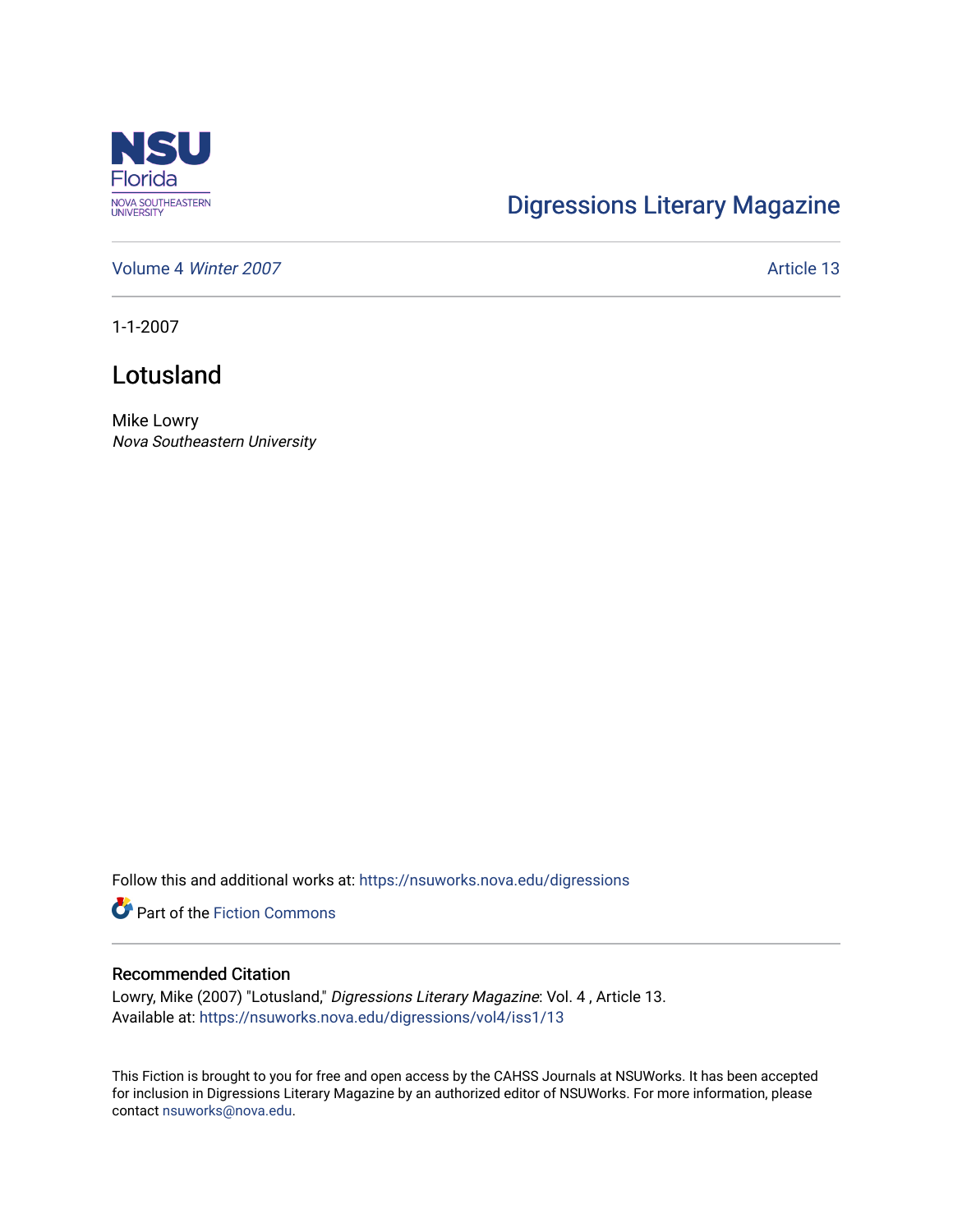## **Lotusland**

*Mike Lowry*

"You have to come, dude. You're the only one who knows where she lives. Don't be a bitch," said Willy.

"I don't see how that concerns me," I said.

"Dude, we're all going, so get in the back of the Trooper before I kill you," said Michael, half joking.

"What the fuck!" I said as I got in through the back door. "You're gonna throw some eggs at her house and that's supposed to pay her back for rejecting you when you asked her out?"

"I didn't ask her out you shithole," Michael said, driving off. "Willy just told her that I wanted to."

"Dude, she's hot," Willy noted.

"Ha, ha! What is she like thirteen?" I asked.

"How the fuck should I know," Michael said. "I didn't know anything about it until her Dad came to where I work."

"Ha, ha, ha! What did he say?" I asked

"He's like, 'I don't know if you GET OFF hittin' on girls half your age, but you need to stay away from my daughter.' So I told him he needed to get the fuck away from me," Michael said. "But he kept screaming, 'I don't want my daughter hangin' around some lowlife pervert who makes burritos and gets high all day! Dang ol' diddley dang diddley … dang … diddley …'"

"What the fuck are you doing?" I said.

"He's a redneck, dude," Michael said. "I'm trying to paint a fuckin' picture."

"So when are you gonna hook me up with one of those burritos, dude?" asked Patrick.

"I'll do it if you come in the store with a dildo on your head," Michael said.

"A diddley dildo?" I said.

"All right, so I guess I'll have to borrow one from your dad," Patrick said sarcastically.

"Hoy, hoy, hoy," Michael said. "My dad would never lend you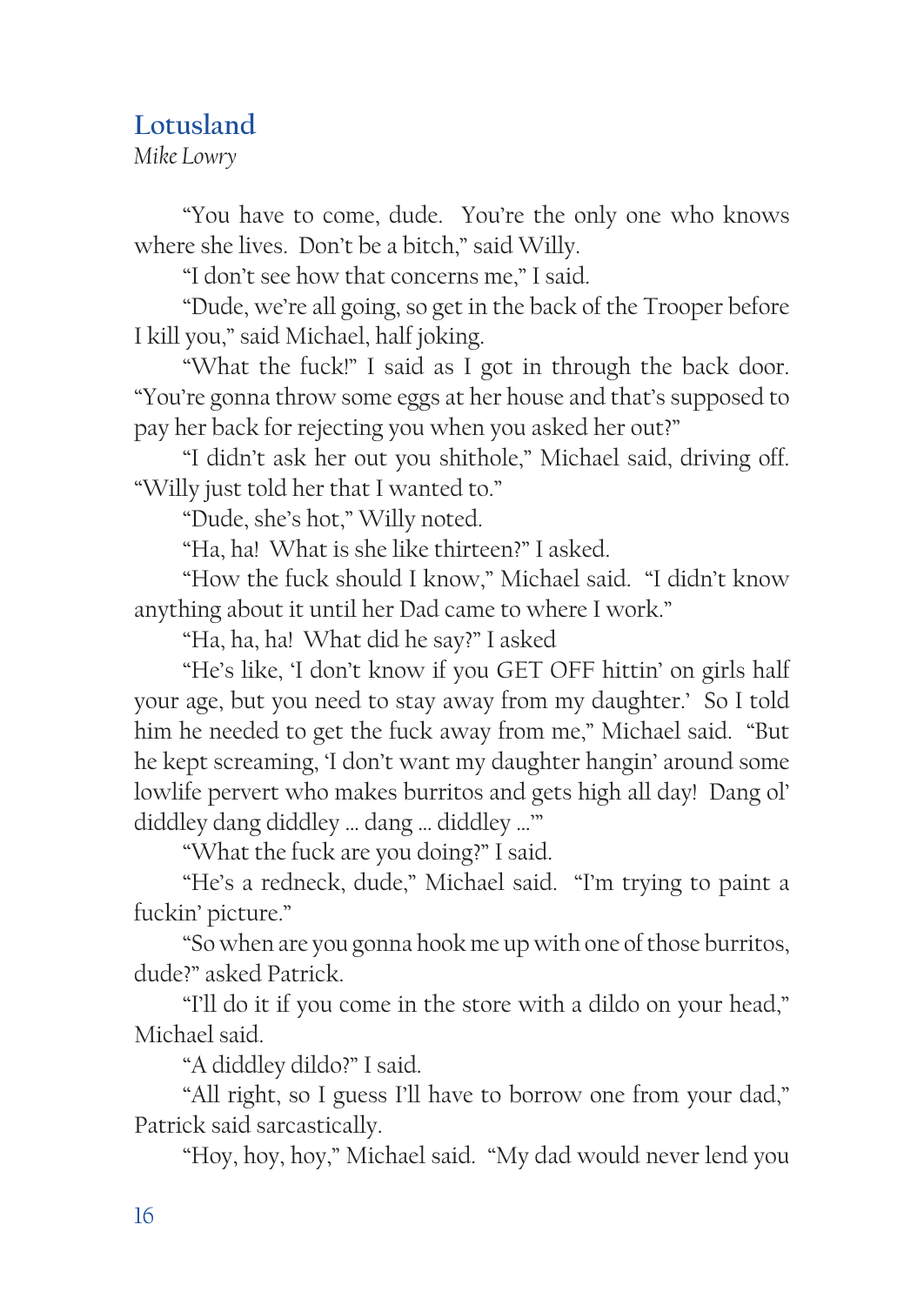one of his dildos. Ask Willy to sell you one."

"Yeah Willy, and I'm still waiting for that pipe you promised me," remarked Patrick.

"Right. I'll have that for you real soon, dude," Willy said, while making a sarcastic face at Michael and pointing at Patrick with his thumb.

"I'm serious!" Patrick pleaded, but Willy laughed.

"Dude, this is the neighborhood," I said. "She lives in the culde-sac at the end of the main road."

Joe, Lars, and Phil were getting the eggs ready. "No, dude. Don't get those out yet. Me and Willy have to do something first," Michael said.

"What?!" Joe asked.

"Don't worry about it," said Michael. "I'm gonna park a couple houses down. You just wait in the car until we get back."

"That's it…with the brick front," I said.

Michael pulled the Trooper to the side of the road about three houses from the target. "We can't just park HERE," Lars said. "We're the only car on the street."

"We're gonna be like two seconds. Just wait," Michael retorted. "Willy, get the Zip Lock bags from the glove compartment."

"Michael!" Lars yelled, but they were already gone. "Oh yeah, this is REAL inconspicuous. Phil, don't turn the light on! Are you an idiot?!"

"I can't find my phone," Phil said.

"What time is it?" someone said.

"2:45. Hey, they're coming back."

They both stumbled into the front seats breathing a sigh of satisfaction. "What the hell did you do?" Lars asked.

"Don't worry about it, man," Willy said.

Michael was sucking in air from one of the Zip Lock bags. He had the dumbest look on his face before handing it to Willy.

"What is that?" I asked.

"Freon," Michael said.

"Freon?" I said.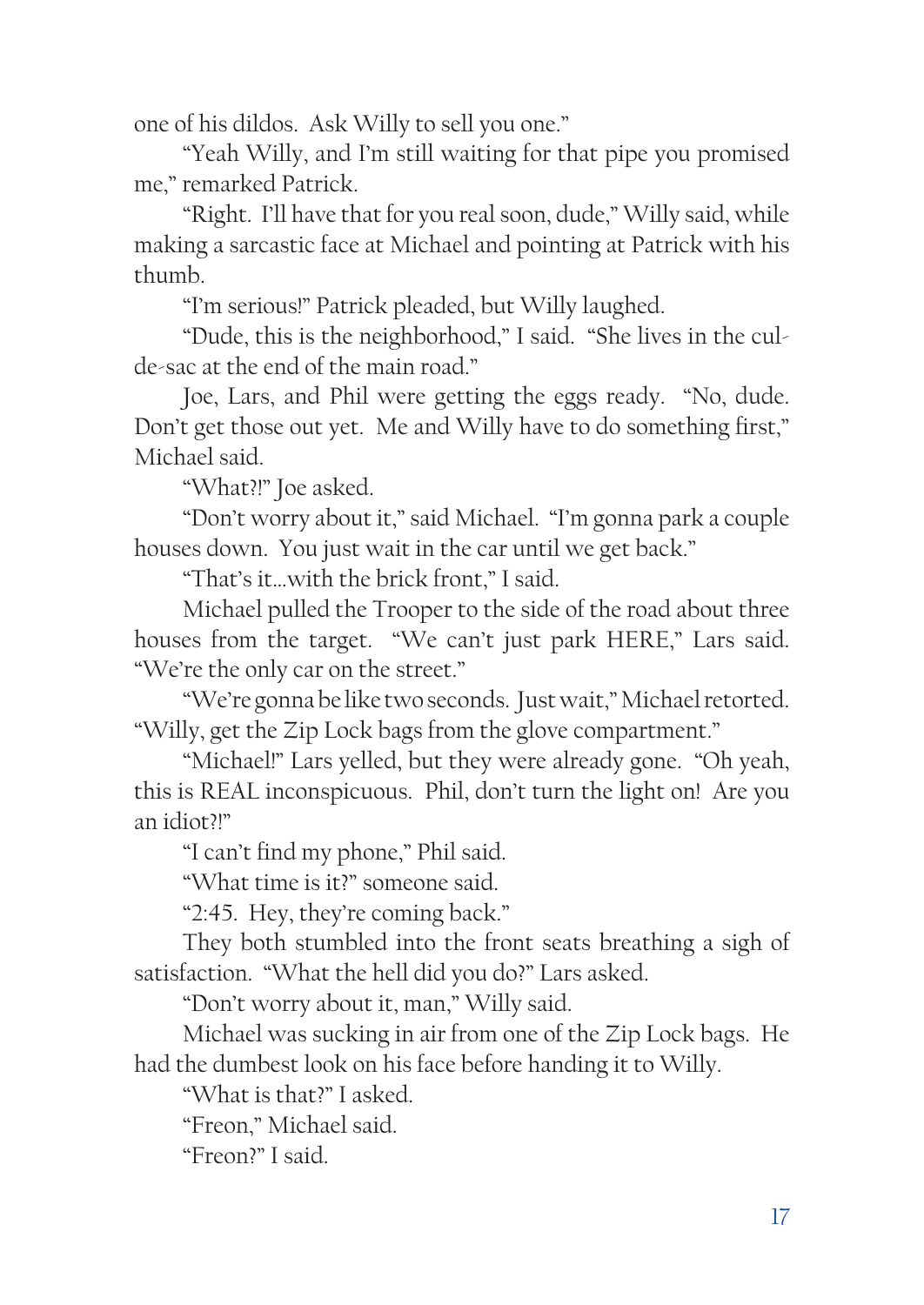"We stole it from their air conditioner," Willy said. "You want some? It'll get you high as fuck."

"You stole their Freon?" Lars asked.

"Not all of it," Willy said. "We filled this bag and let the rest leak out."

"I thought we were supposed to egg their house," Lars said. "You IDIOTS. Now we have to sit here and watch you get high?"

"We're still gonna egg their house," Michael said. "This way we actually get them worse than just egging their house."

"You're a fucking evil genius, you know that," Lars said. "I'm not driving with you while you're high."

"I'm not gonna BE high when I'm driving," Michael said. "This stuff only gets you high for like thirty seconds."

"Is that why Willy's face has been blue since he got back in the car?" I asked.

Willy laughed.

"Are you done yet?" Lars asked. "Aww, it smells. Open a window."

"It smells good, dude," said Michael.

"It smells like my doctor's office," I said.

"You mean your gynecologist," Lars said. "You're right. It smells like a moldy pap smear in here."

"All right, dude, shut up," Michael said. "Get me some eggs."

Michael started the Trooper and without turning on the lights eased around the cul-de-sac. He pulled up behind a tree so it could give the car at least some cover while we executed the attack. After setting the parking brake, we all poured out of the vehicle, Michael and Willy from the front, Lars, Joe, Phil, Patrick, and myself from the back. We hit the house from all sides, the perfect nighttime ambush. I'm telling you it was like a thousand shooting stars fired directly from heaven. Not one word was uttered. We were all too caught up in the mission. God dammit, it was a mission! It had to be. Don't ask me why, but it just felt right. We had to get this bastard for everything he stood for.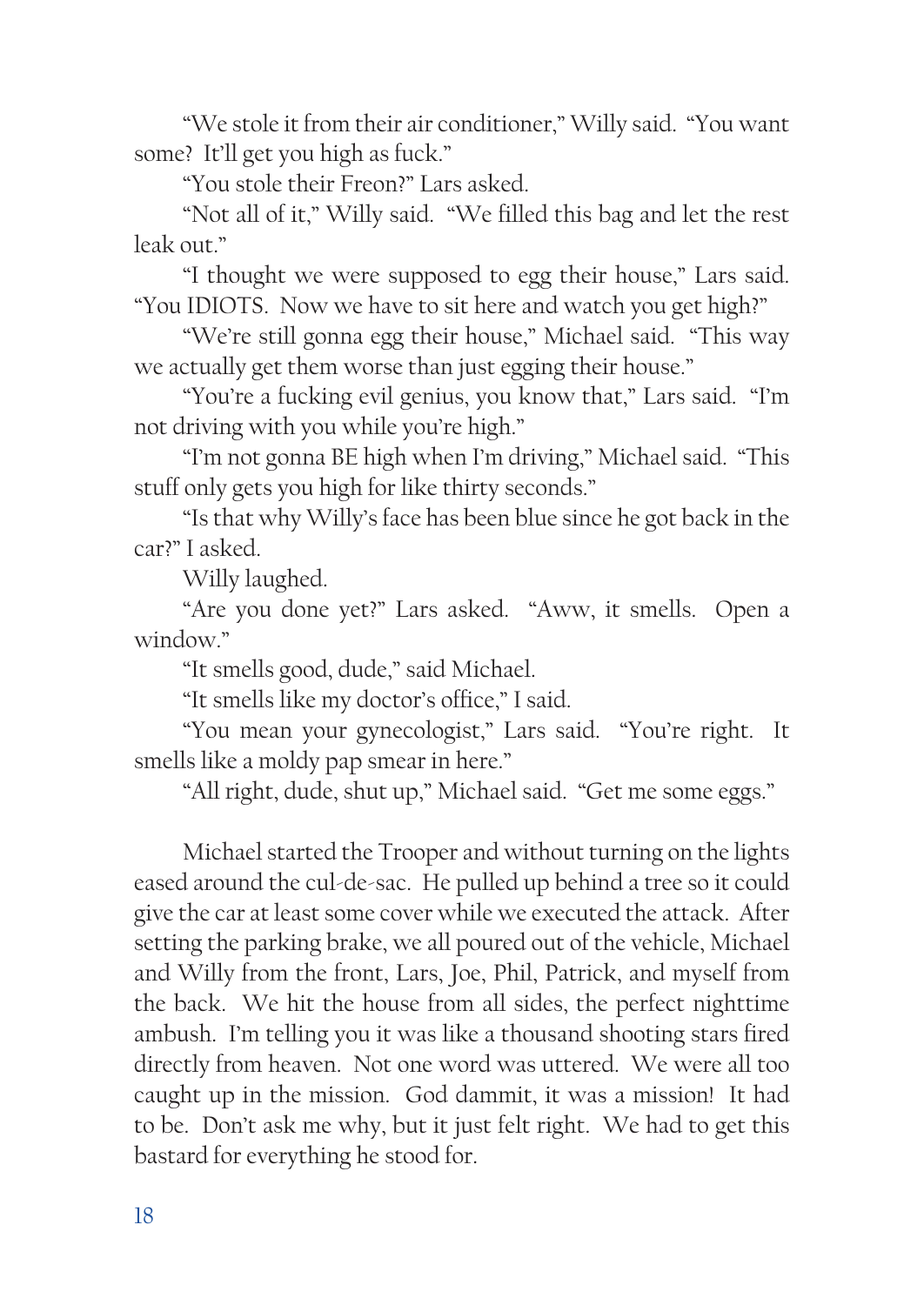I mean who the hell was he to walk into Michael's work and start spewing self-righteousness? Sure it was probably hilarious, but I wasn't there, none of us were, and frankly, that was reason enough. All we knew was that some redneck took a verbal shit all over our good buddy, and we missed it. Well…now was his time to pay.

We had already given the front of the house a well coated egg money shot. Michael was the first to turn his attention to the cars and pretty soon the sound of a rhythmic splatter echoed among the trees. I can only imagine how defenseless a military unit must feel when they're taken completely by surprise. How would they react?

A light had come on from the back of the house, so we all ran back to the car feeling satisfied. We were hoping that he just shit the bed, but we thought it would be best to get out of there. Luckily the engine was running so we made a quick escape. No one was talking, but the sounds of heavy breathing said more than enough.

"Where are we going?" I asked.

"Stop at the QT," Lars said. "I need something to drink."

As we turned the corner out of the neighborhood, Michael nonchalantly flipped on the lights. With heavy eyes I stared out the back of the Trooper only to notice a truck barrel over the curb and onto the road behind us. After fishtailing out across two lanes, it started to pick up speed.

"Who the fuck is that?" I asked.

"That's the guy," Lars said.

Without any further motivation, Michael slammed on the gas and started frantically shifting gears in order to pick up speed. His efforts seemed futile at first when the guy actually got close enough to where we could see the windshield and his hasty attempt to counteract our handiwork. But since there were no cars on the road at this time of night, Michael somehow managed to maintain a fairly safe distance without much trouble. Our main obstacle would be the traffic lights, and one had just turned yellow about five hundred feet in front of us. Michael made a left, dropping only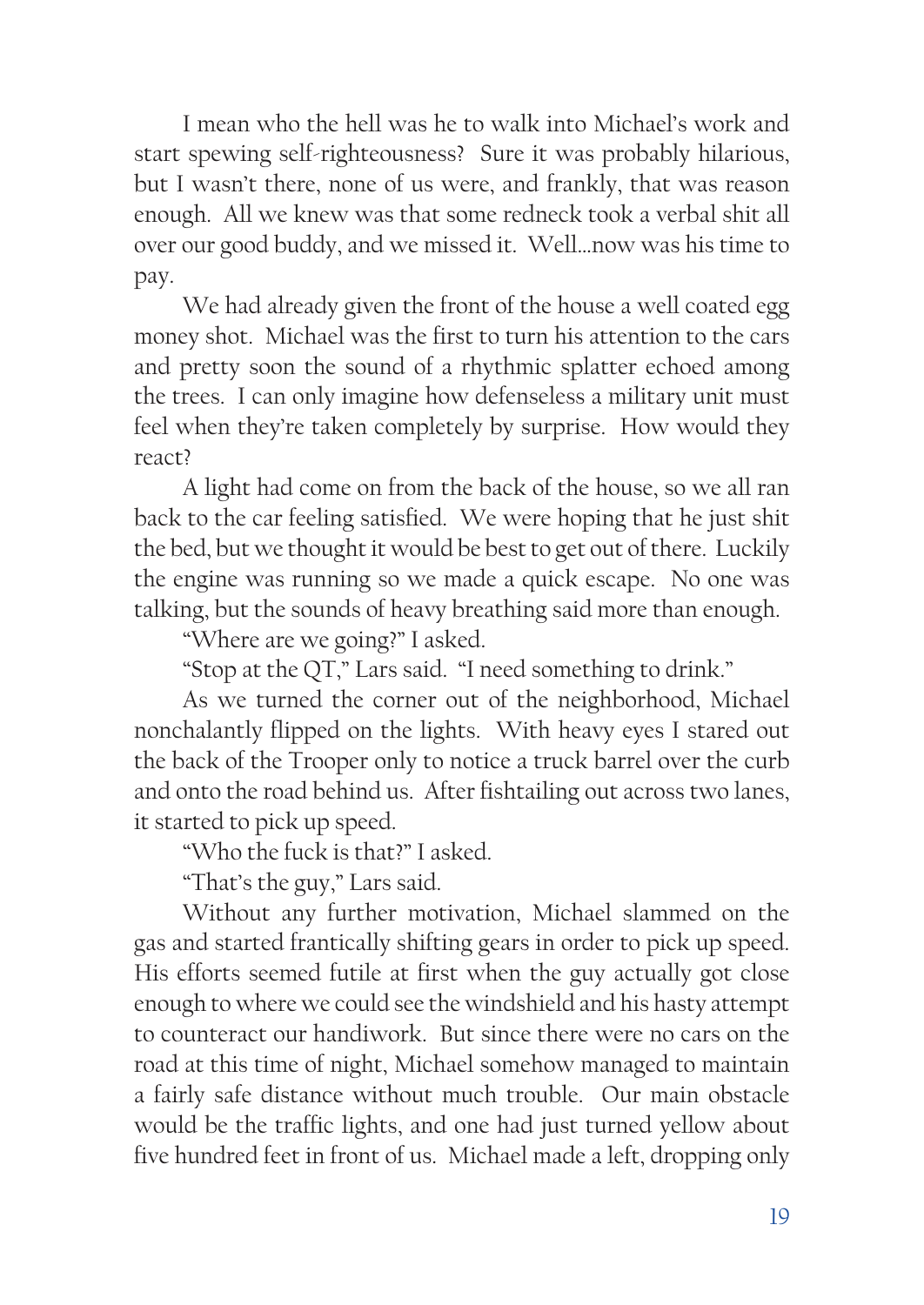one gear, just as the light turned red. The guy was too far behind us to make it without clearly running the red light. So I took a breath for the first time since I saw the guy come out of the neighborhood, but it jammed in my throat when the guy made no hesitation in his pursuit. I guess Michael slowed down for a second in relief because now the guy was right on our ass. It seemed like his rusty brush guards were about two inches from the back bumper. Then he hit us.

The guy gave the right rear end of the Trooper a nudge that sent us spinning completely around facing the other direction. Luckily we didn't tip over; an SUV with seven people doesn't usually react well to sixty mile an hour u-turns. Also, we were in a prime position to get away, but the guy clearly wouldn't give up that easily. We were going around eighty by the time the guy managed to turn around. And the hilly roads of Georgia managed to give us decent cover.

"Get off this road, Michael!" Lars said.

"Where the fuck do you want me to go, dude?" said Michael.

"Pull into one of these neighborhoods," Willy said. "There on the right, hurry!"

Michael thoughtlessly took Willy's advice only to find out that the road was merely an entrance into some community pool. The road was a driveway that led to a parking lot, so we tried to lay low.

"Nice neighborhood, you idiot," Michael said.

"Ha, ha, ha," Willy laughed. Michael couldn't help but smirk and say, "Don't ever talk."

We sat there trying to figure out whether the guy would be able to see us from the road. We were surrounded by woods on three sides and the pool house would hopefully conceal us from passing traffic. I don't think we were there more than thirty seconds when the guy, naturally, came rumbling into the parking lot, fog lights blaring. He pulled up on our right with a light screech and rolled down his window. His straight black Yosemite Sam mustache and mesh hat made him look like an evil Jeff Foxworthy. After turning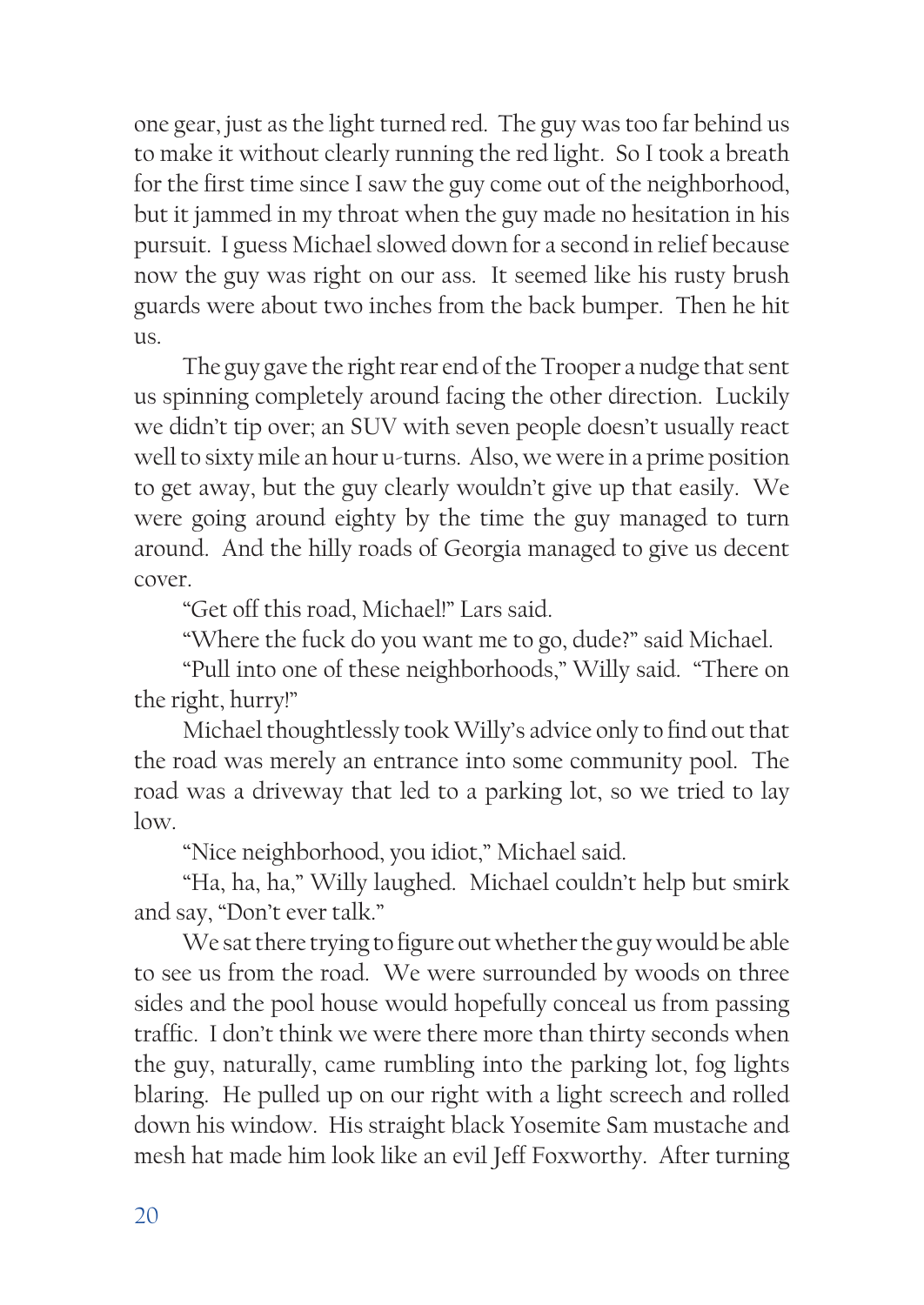off the loud drone apparently coming from his radio, he turned to face us.

"Are you fucking crazy?!" Michael yelled.

"You violated the proper ways," the guy spat.

"What did he say?" Willy asked.

"Something about his properties," I said.

"Fuck you! You tried to kill us!" Michael said.

"You're going to jail," said the guy.

Michael started the engine like he was putting up his dukes. The guy shook his head, but Michael made up his mind and peeled off. Willy threw something out of the window that smashed into pieces on the guy's windshield.

"You don't want that calculator do you?" Willy asked.

"Was that my phone?!" Phil cried. "Nooooooooooooooooo!"

Willy laughed and asked Phil why he put his phone on the floor of the front seat.

"I was looking for that," Phil said. "What am I supposed to do now? Damn you!"

Willy laughed at Phil's pathetic moans. The guy backed his truck to block the exit and started honking his horn. We were all terrified and pleaded with Michael to stop the car, but he wouldn't listen. Michael drove the car around to the end of the fence that enclosed the pool trying to find a way out. The guy figured that much and drove directly at us. The guy stopped right before slamming into the side of the Trooper. The guy slowly began to nudge our front end so that we couldn't move in either direction. We were trapped. We heard the sounds of sirens as Michael made one last attempt at freedom. Now we were in their hands.

"All right, you boys want to tell me what happened here," the officer said.

"That guy chased us down the road and nearly killed us," Michael said frantically. "He ran into the back of us while we were going sixty miles an hour. We couldn't outrun him, so we pulled in here and tried to lose him."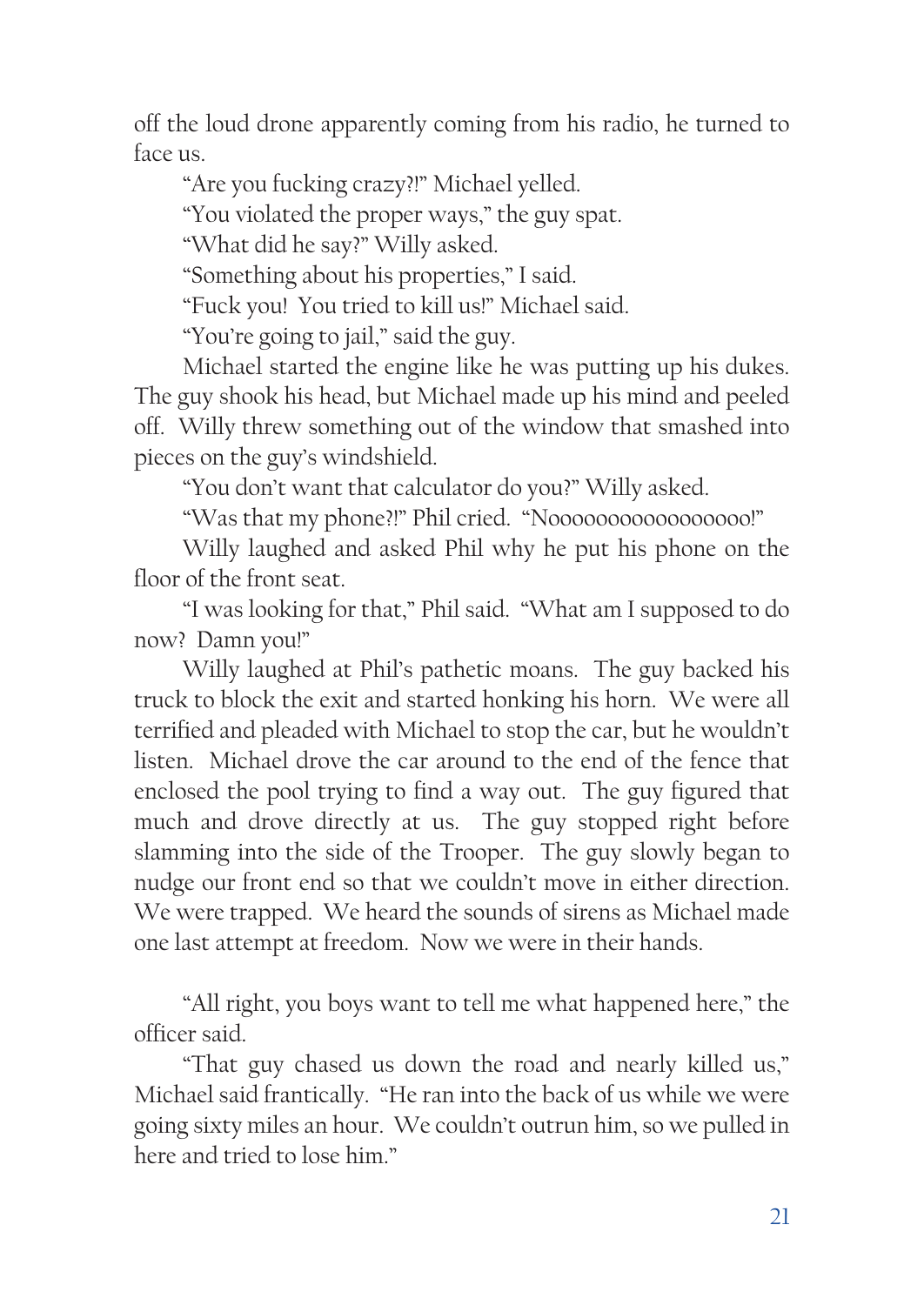"He says you vandalized his property," the officer said.

"I didn't realize that gave him a fucking license to kill!" Michael said.

"Calm down, son," said the officer. "You're in a lot of trouble here and I suggest you do not make it worse. Did you vandalize his property?"

"Yes," Michael said.

"How?" the officer asked.

"We egged his house," Michael said.

"You egged his house?" said the officer. "Oh boy. You wait here so I can confirm what you just told me."

The officer walked behind the Trooper and talked to the guy out of sight. "I swear to God that guy better get arrested," Michael said.

"What does it matter?" Lars said. "We're screwed anyway."

"Look at my car, dude," Michael said. "He totally fucked up my car AND he tried to kill us. Don't you care?"

"Fuck him," Lars said. "All I know is that I'm gonna get fucked in the ass for some BULLSHIT!"

"I didn't force you to come, so don't blame this shit on me," Michael said.

"Why don't you go huff some Freon," Lars quipped.

"Fuck you," Michael said.

Two more cop cars came rolling into the parking lot as the officer came strolling back. In the distance we could hear an engine start up and we got a fresh look at the guy's taillights as he drove off.

"He's leaving?!" Michael said.

"Son, I'm gonna need you to stand up and put your hands behind your back," said the officer. "You have the right to remain silent. Anything you say…"

"He's leaving and I'M under arrest!" Michael said hysterically.

"Son, I'm gonna need you to calm down," the officer said. "The gentleman has decided to press charges for vandalism and …"